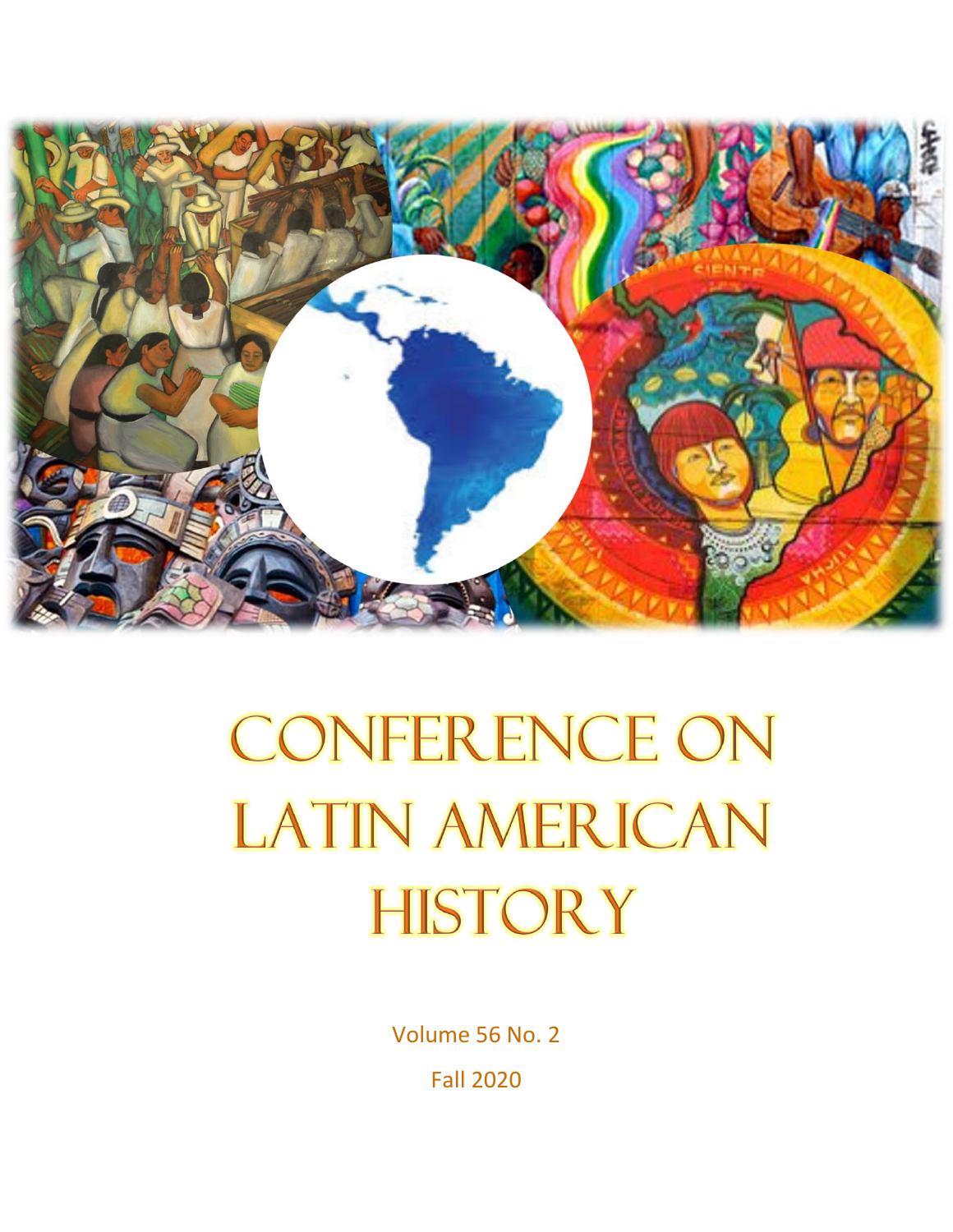# **CONFERENCE ON LATIN AMERICAN HISTORY**

# FALL 2020 NEWSLETTER

# Volume 56, Number 2

# IN THIS ISSUE:

| $\mathbf{I}$ . | Message from President Bianca Premo                                   |                 |
|----------------|-----------------------------------------------------------------------|-----------------|
| П.             | Message from co-executive secretaries Jurgen Buchenau & Erika Edwards | $6\overline{6}$ |
|                | III. Dr. Thomas Holloway, Distinguished Service Award Winner          | 10              |
| IV.            | Conference on Latin American History 2020 ballot                      | 12              |
|                | V. CLAH endowment and fund contributors                               | 17              |
|                | VI. Lifetime members                                                  | 18              |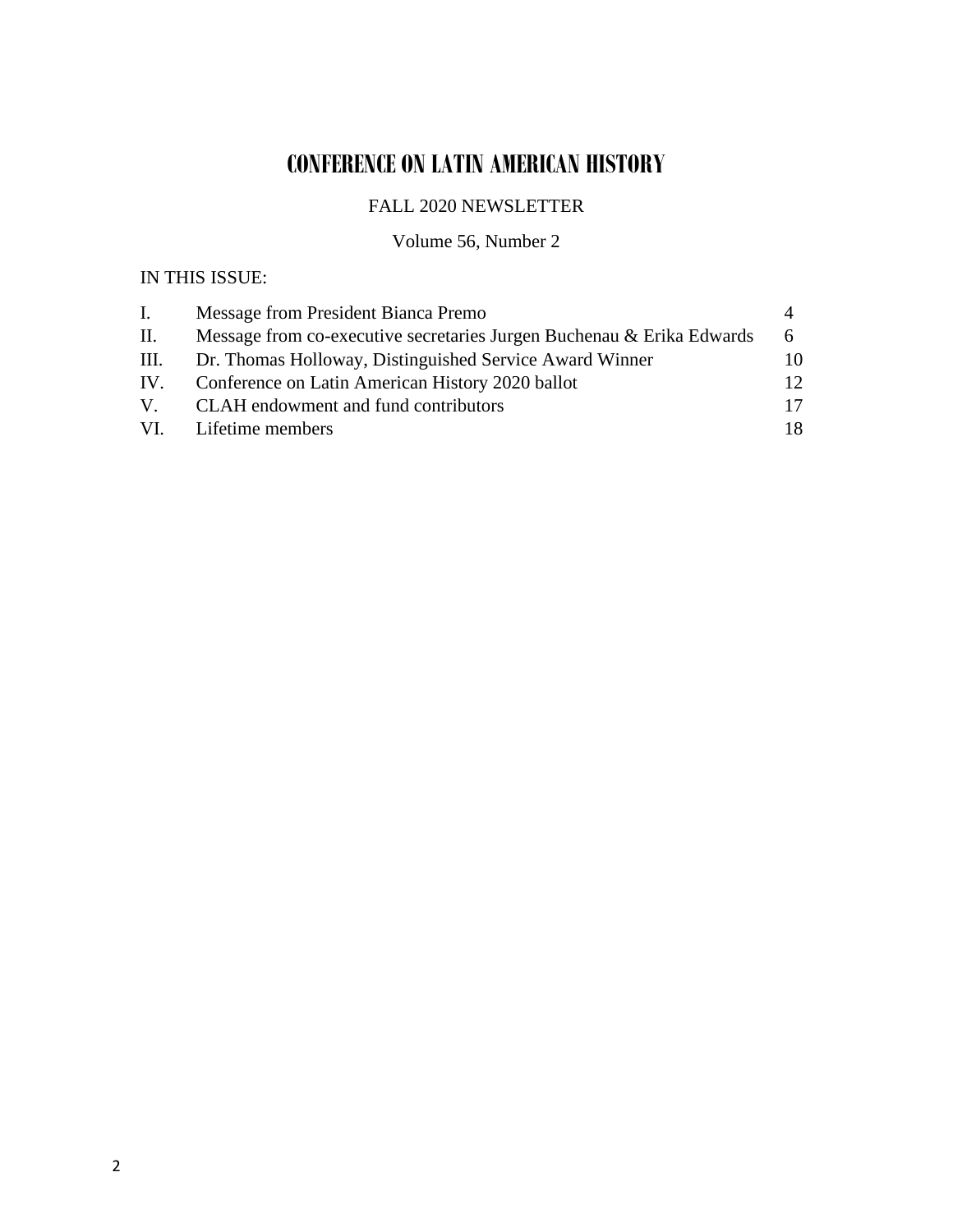#### **2020 CLAH OFFICERS AND COMMITTEES**

#### *Executive Committee:*

President: Bianca Premo Vice President: Ben Vinson III Past President: Lara Putman Executive Directors: Jürgen Buchenau and Erika Edwards

#### *Elected Council Members:*

Gabriela Ramos (2019-2020) Celso Castilho (2019-2020) Eileen Findlay (2020-2021) David Carey (2020-2021)

#### *Ex-Officio Council Members:*

HAHR Editors: Martha Few, Matthew Restall, Amara Solari, Zachary Morgan The Americas Editor: John F. Schwaller H-LatAm Editor: Marc Becker

#### **Standing Committees**

#### *Nominating Committee:* Karen Graubart (Chair) Matthew O'Hara Alex Aviña

#### *Program Committee:*

Carmen Soliz (2020 Chair) Thomas Rogers (2021 Chair) Frances Ramos

#### **Regional/Thematical Sections**

*Andean Studies:* Elena McGrath, Chair Nicole Pacino, Secretary

**Atlantic World Studies:** Erin Stone, Chair

Norah Gharala, Secretary

*Borderlands/Frontiers:* Raul Ramos, Chair Natalie Mendoza, Secretary

*Brazilian Studies:* Heather F. Roller, Chair Gillian McGillivray, Secretary

# *Caribbean Studies:*

Devyn Spence Benson, Chair Kaysha Corinealdi, Secretary

*Central American Studies:* David Díaz Arias, Chair Jordana Dym, Secretary

# *Chile-Río de la Plata Studies:*

Marian Schlotterbeck, Chair Maria de los Angeles Picone, Secretary

#### *Colonial Studies:*

Alcira Dueñas, Chair Adriana Chira, Secretary

# *Gran Colombia Studies:*

Stefan Pohl, Chair Shawn van Ausdal, Secretary

*Mexican Studies:* Pablo M. Sierra Silva, Chair Gladys McCormick, Secretary

*Teaching and Teaching Materials* Corinna Zeltsman, Chair Casey Lurtz, Secretary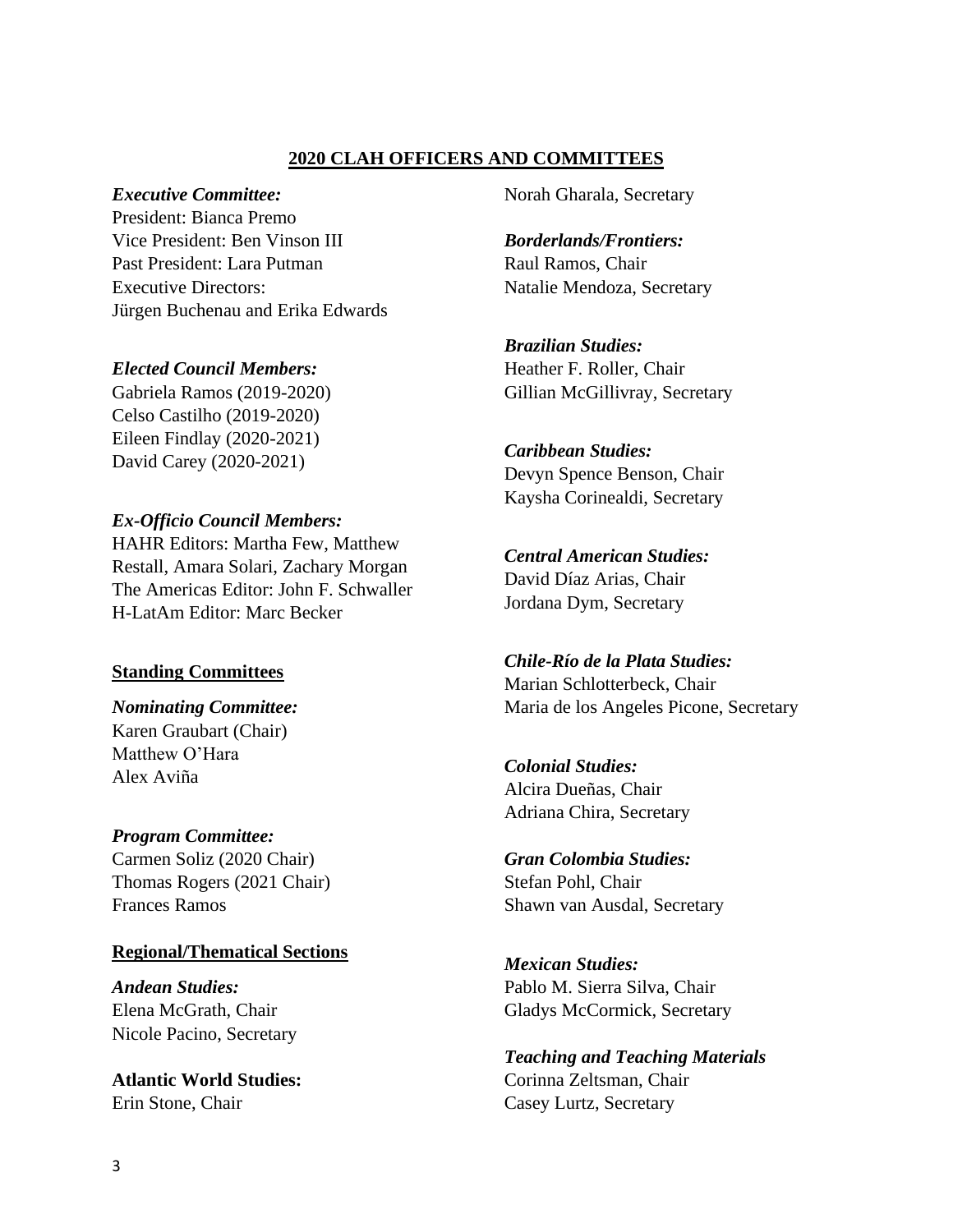#### **I. Message from President Bianca Premo**



#### Care/Work

In a truly challenging, historic moment for all of us, I write my last newsletter piece as President. The Covid-19 pandemic has struck Latin America hard-- Peru's rates are essentially the highest for deaths per capita in the world. Not far behind are Bolivia, Brazil, Chile and Ecuador. And the US. The pandemic has, with the police murder of George Floyd and the unraveling of political myths in the US, destabilized the hidden subfloor-- always gendered, always raced-- that undergirds labor throughout the hemisphere. That includes our professional work as historians.

I want to focus on the work CLAH has done and is doing in this crisis. But I also want to use this newsletter piece to talk about care: care for ourselves and care for each other. Because our professional work is so frequently construed as competition between atomized units and zerosum games, it is important to make visible work that is essentially community-building and caring rather than self-serving.

First, I want to applaud visible hard work. It is remarkable, indeed extraordinary, that CLAH will forge ahead and host a virtual conference from January 7-10 on our own dedicated platform, apart from the initiatives of the AHA, which canceled the general conference but will host a select number of virtual plenaries and panels. Around half of CLAH's accepted panels will proceed, our recognitions of outstanding work will continue with our conferral of prizes, our elected Council will meet remotely under a new constitution and bylaws, and we will welcome a new Vice President and President-Elect. In our organization. And maybe beyond it. After tremendous efforts, including last year's survey and hard work by ad-hoc committees to take stock of where our membership is and where it wants to go, we are pleased to expand representation on our decision-making body, including a new position for a graduate student representative as a voting member. CLAH has long supported graduate students with Scobie awards and by serving as a welcoming, rigorous place to share those first conference papers. Now their voice is included in leadership.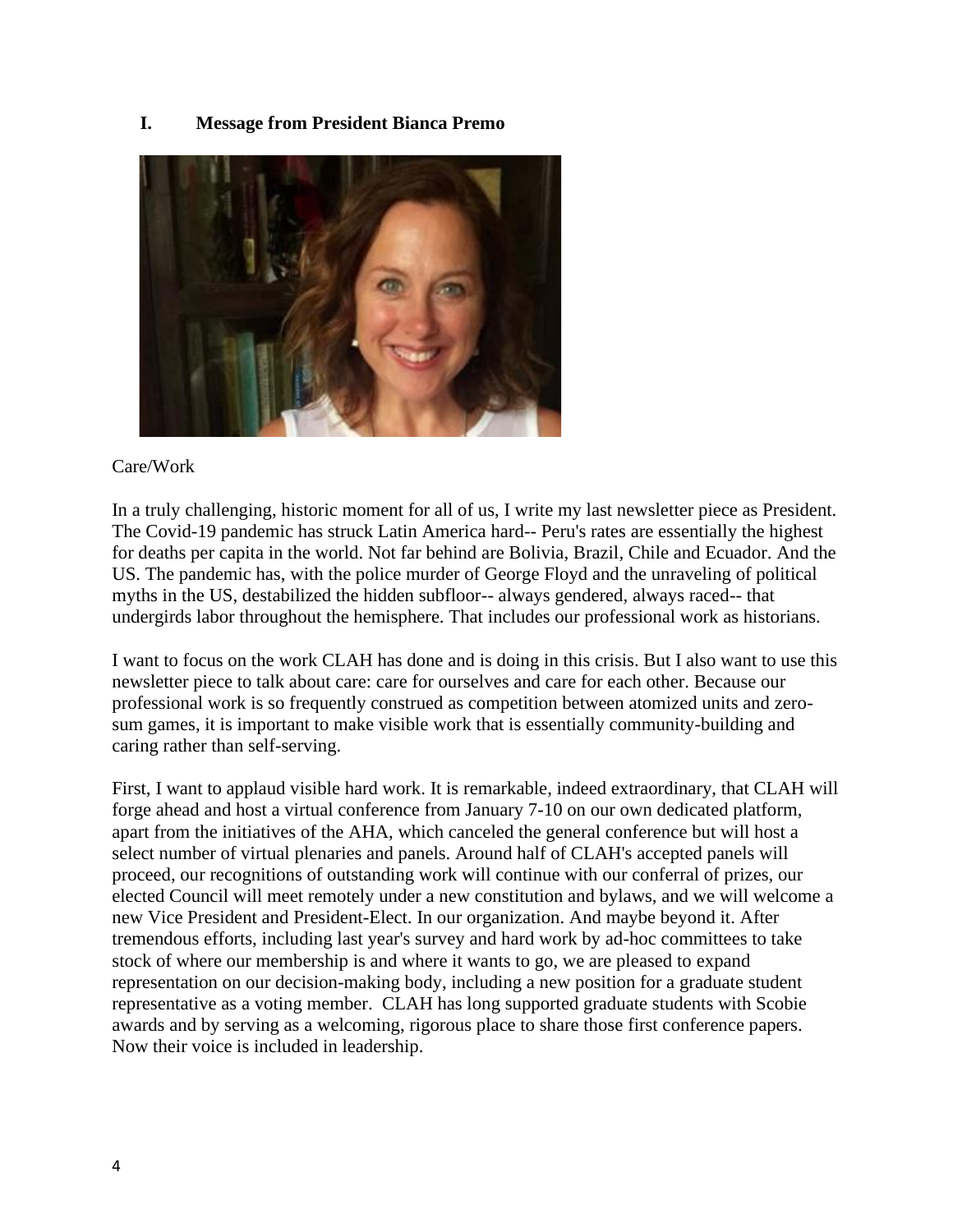This year's virtual CLAH meeting will have a new feature, the Presidential Panels, which will allow CLAH to address pressing issues among us, be they intellectual, professional, or shaped by urgent contemporary events. This year's inaugural panels are on Anti-Blackness in Latin American History and Teaching in Crisis, and the panelists-- from a range of institutions, fields, and even disciplines-- are truly inspiring. I must emphasize that these panels are intended for those who might not immediately see their own interests represented in the titles. If you are a historian who does not "work on race" or are an administrator who is not teaching right now, you are *especially* the audience for these panels.

There is other work to recount that shows our forward movement: the long-awaited move of CLAH into the digital world with a webpage dedicated to member's digital scholarship and teaching projects; an initiative to adopt a conduct policy to formalize our organization's being a safe and equitable place for all scholars; and mindful efforts to represent the diversity of our members, the range of institutions they come from, and their various careers trajectories.

There is so much work still going on. But let's talk about care. While half of our panels will proceed, half will not. This is surely because too many of us are struggling in this environment to simply stay afloat-- often because of care labor but also because of enormous cuts at institutions that have left many without secure employment. Presenting scholarship has to take a back seat. One of the more heartening aspects of the pandemic crisis has been to highlight the importance of teaching for those of us still fortunate enough to continue this work, even as we figure out remote pedagogies. The CLAH Teaching Committee, chaired by Casey Lurtz and Corinna Zeltzman, is presently hosting amazing virtual panels from late September through early November, and I hope you will check them out. Other, more organic, initiatives have arisen as well, often using social media. These include several collections of digital sources for researchers whose wings have been clipped, and collectives of Latin Americanist faculty who are learning how to make short teaching videos for the remote environment (www.wordpress.chacracollective.com). Few of these initiatives are part of annual assignments. Many won't make it onto anyone's CV. They are, like much of the care work in our world, invisible but critical.

I want those of you who are not attending this year's virtual meeting, who cannot serve on committees, whose research has taken a back seat, who have kids on your laps or elderly parents on your minds, who are focused just on making it through today, to know that CLAH sees you. We care. We who are able forge ahead with planned and improvised work will not leave you behind. We work so that when you are ready again, we will still be here, for you.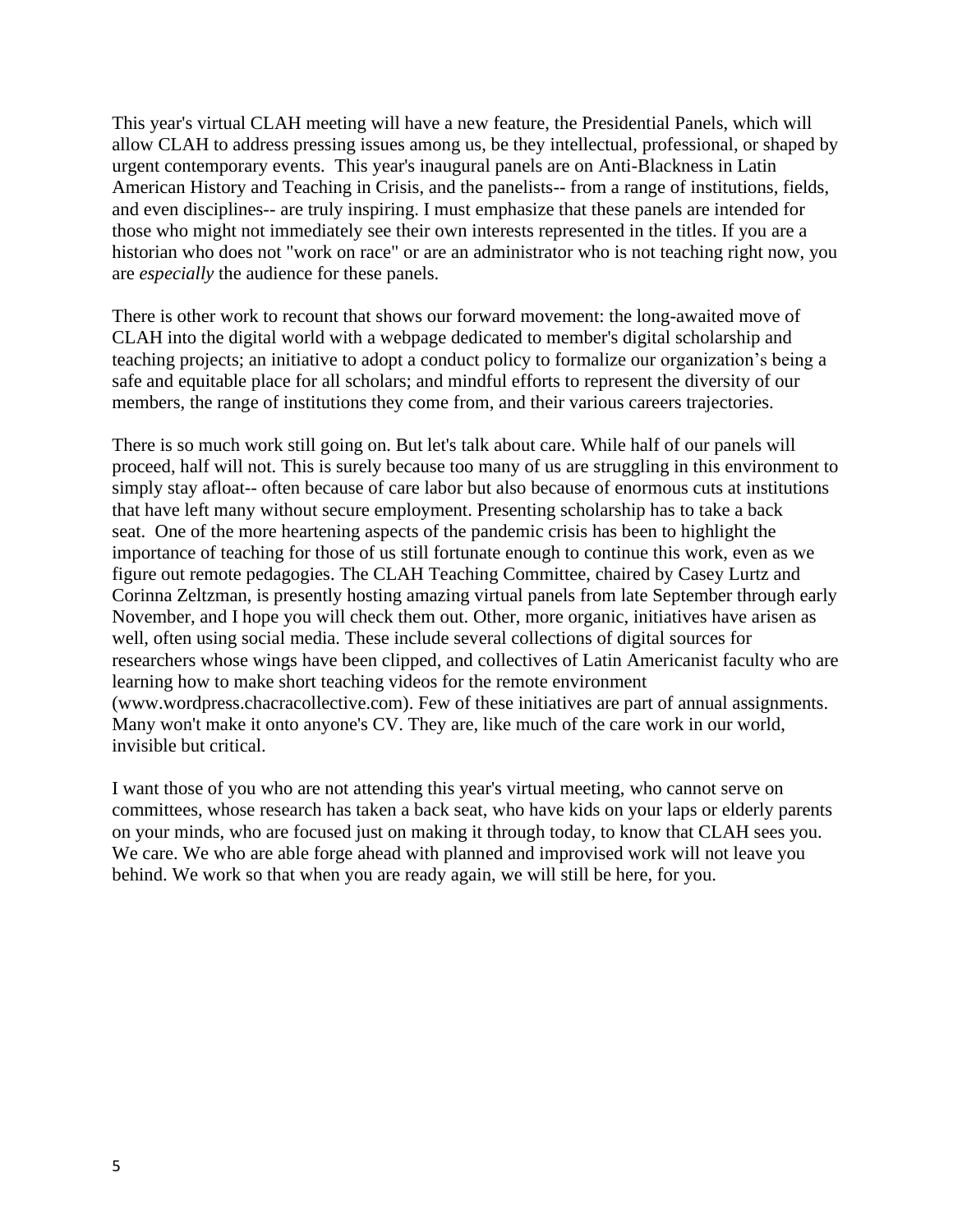**II. Message from Co-Executive Directors Jurgen Buchenau & Erika Edwards**





**CLAH in the Age of COVID-19**

Greetings from the CLAH office in Charlotte, where we are getting ready for the 2021 meeting, which will be virtual this year rather than in person in Seattle as planned. Given this exceptional year, we have decided to write a joint article for this edition of the CLAH Newsletter rather than a column from just one of the co-Executive Directors.

This year's conference marks the return of Presidential Panels. These panels deal with current events that affect the teaching and research of Latin American History. Because of the pandemic and protests about Black Life in the United States, we will have two panels: Conversations on Anti-Blackness and History and Teaching in a Crisis.

The global pandemic upended the CLAH's plans for the year. It began with our Scobie Awards competition in April, a competition that funds exploratory research trips for up to five pre-dissertation researchers. Because the pandemic interrupted both international travel and archival access, we extended the traditional April 8 start date to May and received a robust number of applications. However, due to ongoing COVID-19 restrictions, none of the Scobie awardees was able to carry out their research as planned, and we will allow the winners to conduct research travel next summer so far as it is feasible. The Cabrera Award competition did not receive a single complete proposal as a result of these same dislocations. Then, the AHA canceled its annual conference in Seattle, taking the CLAH program with it. Fortunately, we were able to reconstitute a virtual program, with the blessing of the AHA,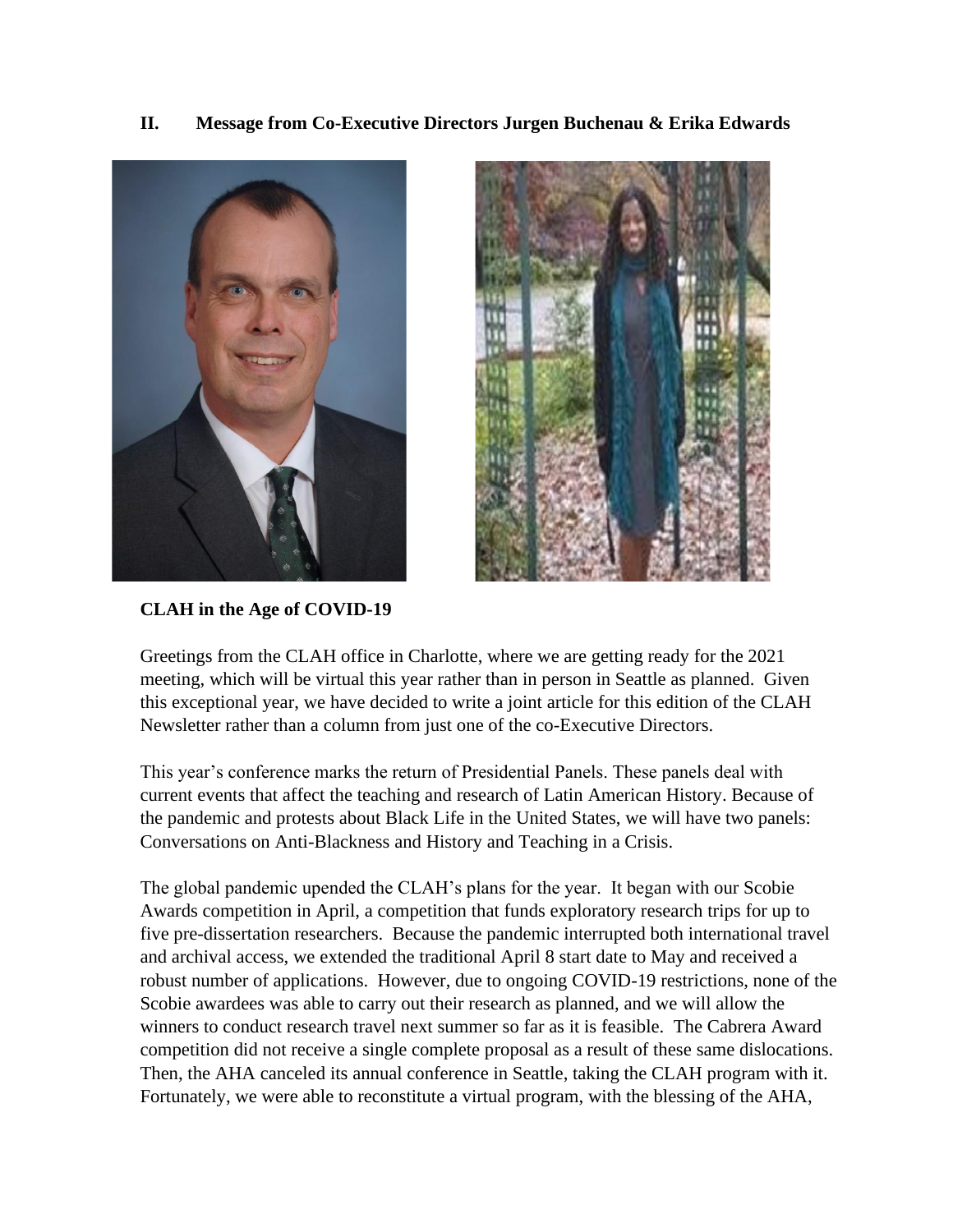which included both the panels that the AHA had agreed to co-sponsor and CLAH-only panels, including the panels sponsored by 10 out of 11 of our sections.

Originally the CLAH program had 49 panels, 11 sections, and 12 paper submissions a total of roughly 63 panels and sections. Rather than decide as a EC committee we opened up the decision to host a virtual program to those who had already submitted proposals. I (Erika) was especially overwhelmed and excited by the response to host a virtual program. I also must stress that I equally appreciated those that were not interested in doing it. The frank honesty: the extra time to coordinate, the lack of face-to-face interaction, new demands on their time, did not go unnoticed. We completely understand that living in the time of "Rona" has caused all of us to be frank and honest with our own limitations.

I (Erika) must also thank section leaders and session organizers for your patience as I put together this program in a month. Countless emails were sent out as well as various drafts of the program and I appreciate your prompt responses. CLAH's virtual program will have 41 panels and sections. It will take place from Jan. 7-10, 2021, with sessions scheduled for 11 am, 2 pm and 4 pm EST each day and a business meeting on Jan. 7 at 6 pm EST. Both sections and panels are equally distributed across all of these time slots. Friday is reserved for the presidential panels and the prize/award ceremony.

Jürgen and our graduate assistant, Rossmery Palacio Pérez, are currently setting up the platform on which all CLAH members will be able to access these virtual events. We appreciate the help of Milagros Pereyra-Rojas, Executive Director of the Latin American Studies Association, Mildred Cabrera, Vice President of Maestro Meetings, and Felix Aguilar, Regional Project Director of MaestroMeetings, for their help with the virtual conference. We also extend our thanks in advance to four graduate students who will help host the panels: Rossmery, Susanny Acosta (Latin American Studies), Julia Poppell (Latin American Studies), and Paul Telljohann (History).

The near future will hold its share of significant challenges. For example, as of this writing, the next AHA/CLAH meeting remains scheduled in New Orleans on Jan. 6-9, 2022. However, we need to entertain the distinct possibility of a second virtual conference. Even if that conference goes forward as planned, the extreme budgetary constraints of higher education in the age of COVID-19 will impose significant barriers to access. How many faculty members and graduate students will have access to travel funds to attend this meeting? Will existing bans on out of state travel for public university faculty have been rescinded by then? Needless to say, the job market for Latin American history Ph.D.s- which has been abysmal for many years--will not improve as states try to balance their budgets. In addition, the pandemic has disrupted the generation and dissemination of knowledge through archive closures, travel restrictions, and budget cuts. On an even more basic level, we are trying to become experts in digital pedagogy while grappling with the pandemic in medical, intellectual, and emotional terms, and all this amidst greatly increased responsibilities in caregiving, many of which particularly affect women and people of color.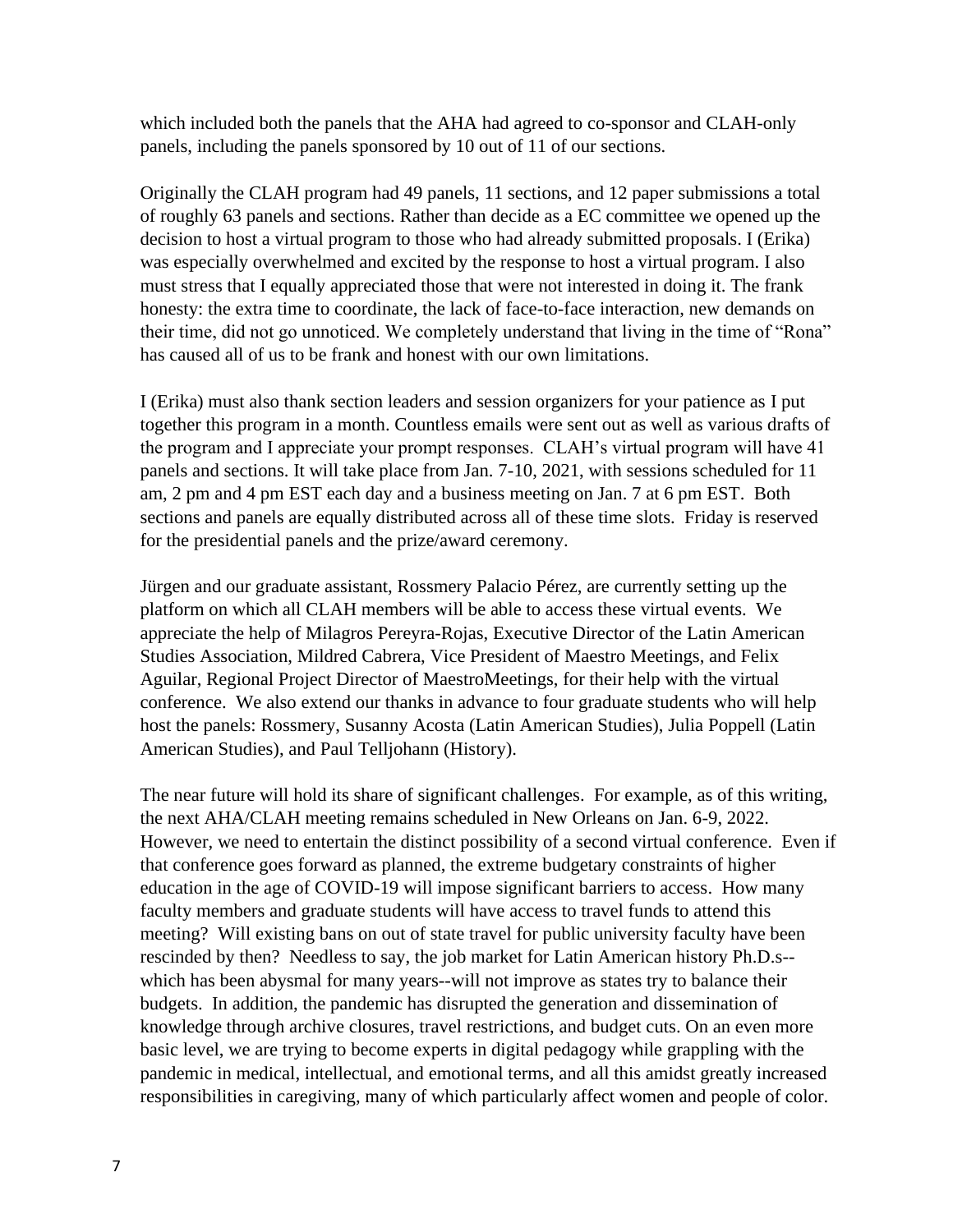As a result of these challenges, the CLAH will need to employ a great deal of creativity and flexibility in thinking about the future of our organization, our annual meetings, and our profession more generally. We invite all of you to be part of those important conversations. We will not fold our hands and just give up in the face of great difficulties; instead, we will redesign what we do as needed so that the CLAH may continue to be a diverse and vibrant space for the exchange of ideas and practices in the field of Latin American history.

In this vein, we offer words of gratitude. First and foremost, we have been very lucky to have had Bianca Premo as our CLAH President for the last two years. Taking the lead from her predecessor, Lara Putnam, she has taken our organization into exciting new directions, including a thorough overhaul of our constitution and bylaws and a thorough survey that gauged the interests and preferences of our membership. Bianca's leadership leaves the organization in excellent shape for our next president, Ben Vinson III.

We want to thank the Program Committee, Carmen Soliz, Tom Rogers and Frances Ramos, for their work this year. We also want to thank Rossmery for helping us with all aspects of the operations of the CLAH. Rossmery is in her second year as a student in the Latin American Studies program and plans to graduate in May. If you have a bright undergraduate student who is interested in an M.A. in Latin American Studies at UNC Charlotte, there will be an opportunity for a new graduate assistant in the next academic year. We wish to thank the Dean of our college, Dr. Nancy Gutierrez, for her continued support of the CLAH, now in its fourteenth year at UNC Charlotte.

Our current process electing a new set of officers also leads us to thank those who are willing to help lead our organization. Starting this fall, we will publish the annual ballot in our Newsletter, so that posterity will not only remember those who won election as vice president and president-elect, Council member, or Section secretary, but also all of those who generously agreed to run for office. Here and also in the staffing of the prize and award committees, we depend on the CLAH members giving their time, and we deeply appreciate your help and support. The CLAH Nominating Committee (Karen Graubart, Matthew O'Hara, and Alex Aviña) put together a terrific slate for president-elect and Council; one that will result in the most diverse group of officers and Council members in the history of the organization. All of the Sections worked hard to put forward three nominees. After many years where leadership of the Sections (formerly regional committees) passed through a sequence of officers through dedazo, with only one name on the ballot, we now have truly transparent and democratic procedure.

Finally, we have been very gratified to see that many CLAH members continue to support the organization financially, whether through gifts or membership renewals. We pledge to continue to do work that is worthy of your investment.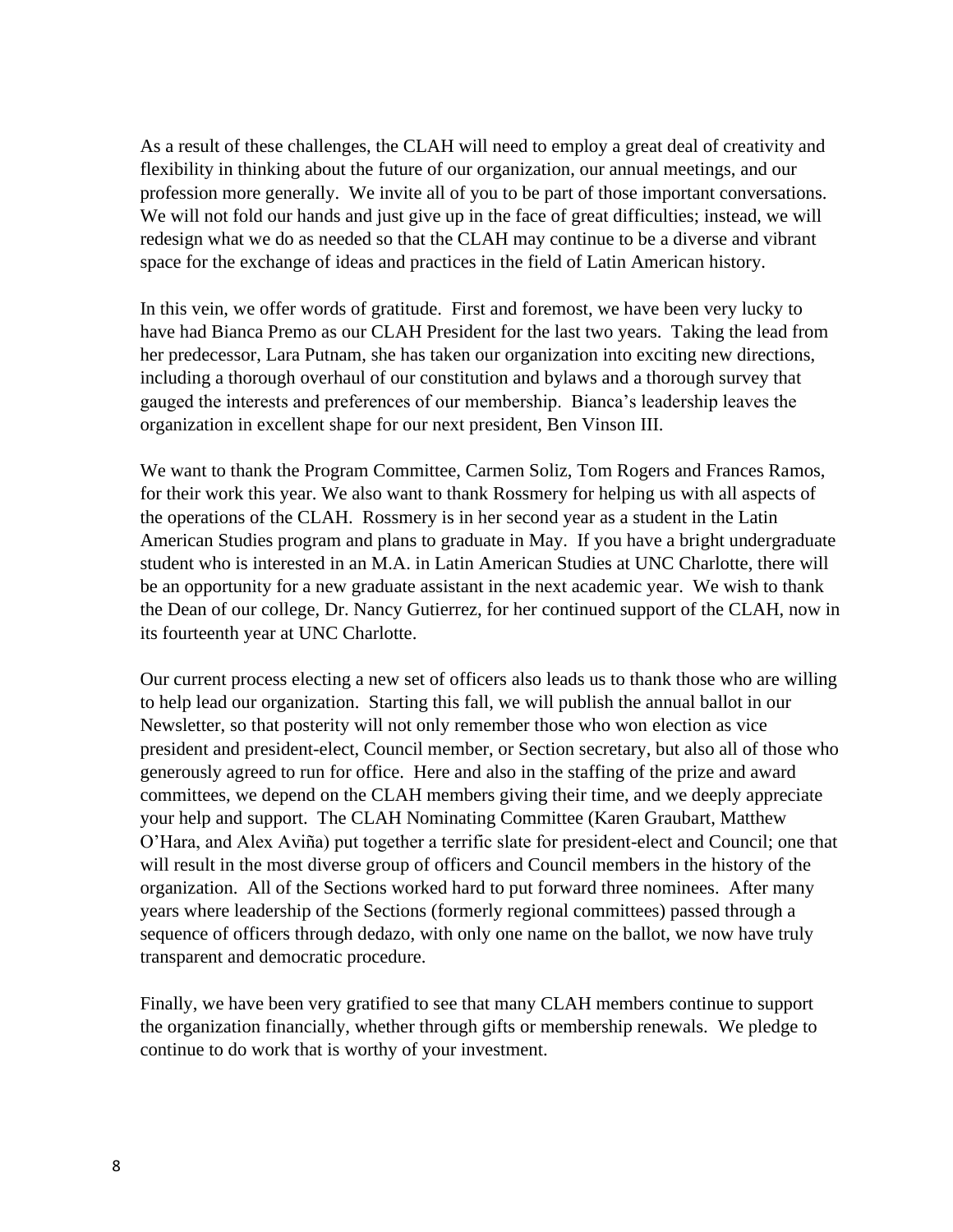We wish all CLAH members a happy holiday season and hope that you will all stay healthy and safe!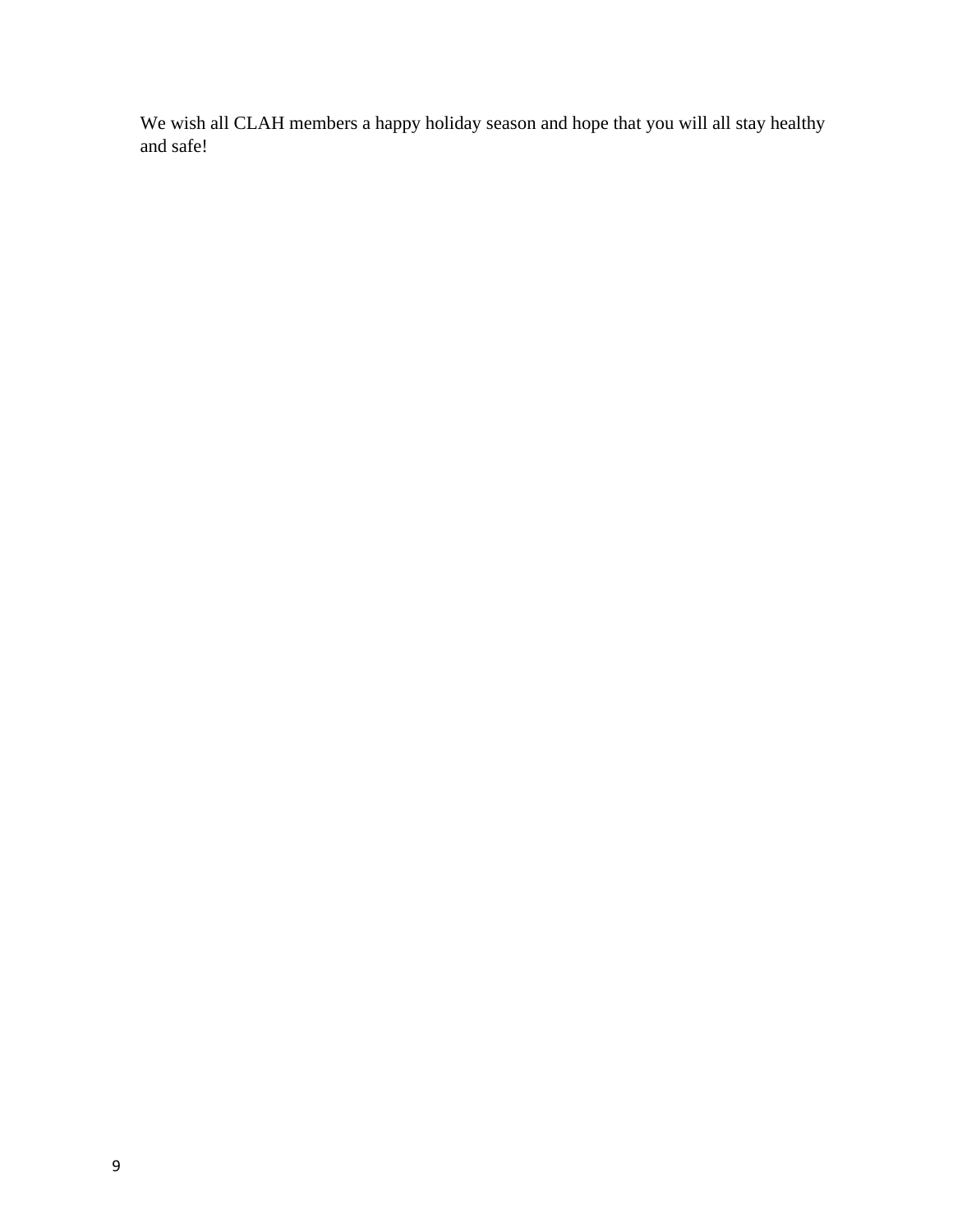# **III. Thomas Holloway, Distinguished Service Award Winner**

It is our honor and privilege to name Thomas Holloway as the recipient of the 2020 CLAH Distinguished Service Award. Through innovative and wide-ranging scholarship, exemplary institutional dedication, and extraordinary generosity, Holloway has made signal contributions to the field of Latin American and Brazilian history, strengthened the institutional foundations of our discipline, and marked the lives of his students, colleagues, and readers.

Tom Holloway was born far from Latin America, in the small ranching town of Enterprise, Oregon. In the 1960s, he was part of a highly influential generation of young US academics who turned their attention to Latin America; after studying abroad in Bogotá as an undergraduate, he learned Portuguese and shifted his research focus to Brazil. Holloway would become one of the most outstanding US "Brazilianists," with professorial appointments at Cornell and the University of California - Davis; visiting appointments at the University of California-Berkeley, Universidade Federal de Santa Catarina, and the Universidade Federal Fluminense; and publications spanning five decades in both English and Portuguese. Just as importantly, Holloway would serve as both a dedicated member and an outstanding leader of university and national organizations that promote scholarship, education, and activism involving Brazil, Latin America, and the Western Hemisphere.

Tom Holloway is the author of three English-language monographs, all translated into Portuguese and widely cited, as well as three edited volumes and a score of scholarly articles. His first book on Brazil's coffee valorization program was a published version of his MA thesis, an unusual distinction even in 1975. He cemented his precocious international scholarly reputation with 1980's *Immigrants on the Land*. Like all of Holloway's work, this monograph was at once visionary and fully integrated in its historiographic moment. *Immigrants on the Land*  laid out bold re-interpretations of the transition from slavery to "free" labor and the origins of immigrant social mobility in São Paulo, emphasizing the abundance of agricultural land, the clout of immigrant workers in shaping agricultural work regimes, and the gradual erosion of plantation hegemony. Holloway's methodology was grounded in the workings of São Paulo's economic life worlds. How did production and markets work? How was land occupied and owned? What did labor consist of? Who were the immigrants, where did they come from, where did they go to? Yet such empirical questions were nested in the central theoretical debates of the book's time, from the power dynamics of the world economy to the politics of labor to the roles of geography and materiality in the forging of social life. Even as the study of rural Brazil has moved toward post-emancipation frameworks that emphasize Afro-descendant workers over and along with European *colonos*, *Immigrants on the Land* remains a vital illumination of the construction of white privilege and prosperity in Brazil's most economically dynamic region.

Published in 1993, Holloway's *Policing Rio de Janeiro* was one of the earliest serious historical studies of policing in Latin America; it is still the most important scholarly reference for the history of the police and their relationship with society in nineteenth.

century Brazil. Holloway's focus was not only on the narrow issue of policing as institutional practice, but also with larger issues such as the transition from private to public forms of social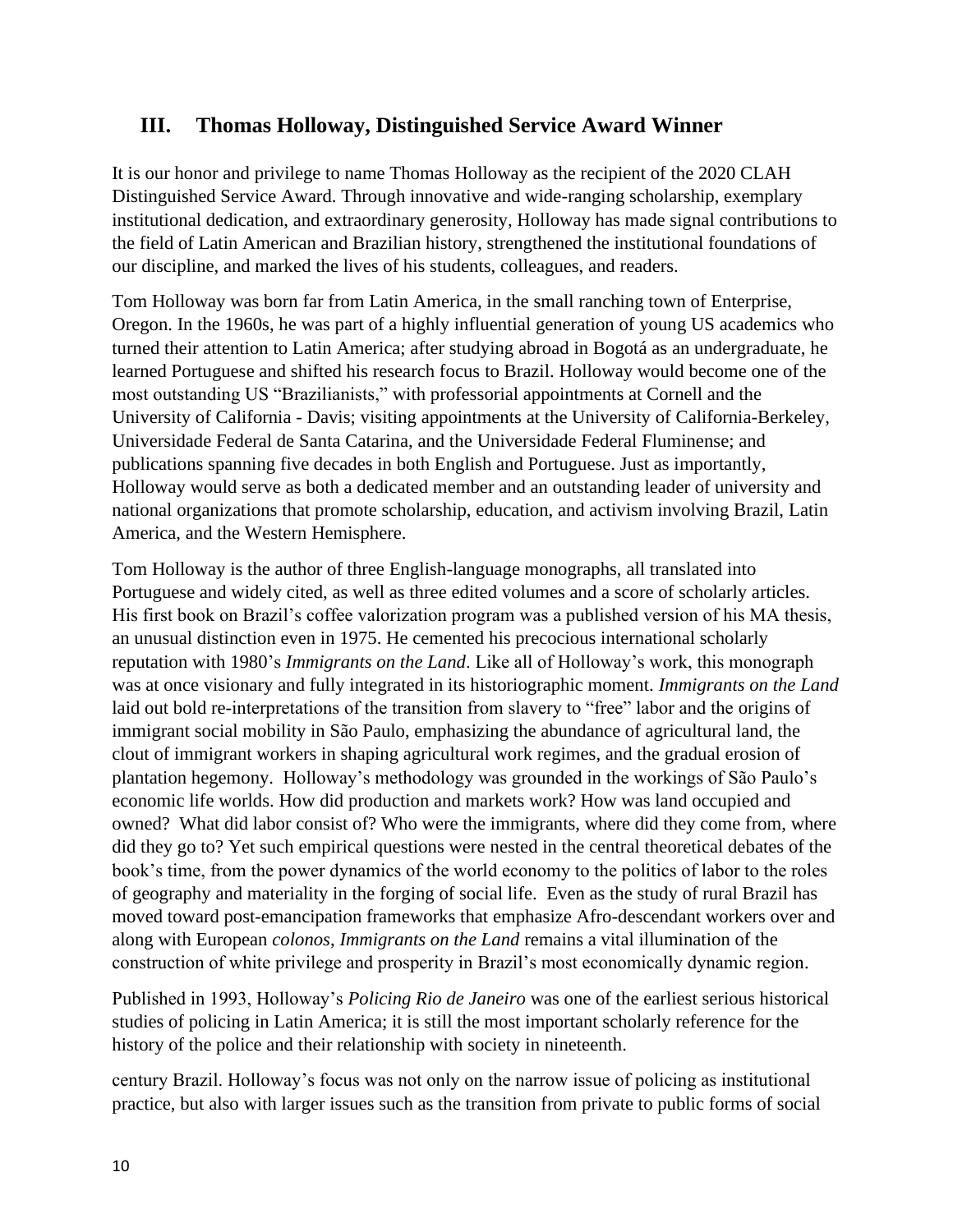discipline, the dialectic of repression and resistance, the "silences of the archive" (before they were thus described), the racial dynamics of nineteenth century state building, and the stubborn persistence of "traditional hierarchical social relations." In the best spirit of Brazil's twentieth century socio-cultural history, Holloway argued that "The dynamic of history…lies not in the inexorable working of theoretical forces created in our minds now but in action taken by people then." He never lost sight of the insights to be gained by reading official sources against the grain, making critical use of quantitative and institutional records, and paying close attention to the interaction of structure, political context, ideas, and agency.

Holloway's scholarly influence goes far beyond those landmark monographs. His edited collections have been models of scholarly and pedagogic open-handedness. Especially important was *A Companion to Latin American History* (2008), which Holloway edited as one of the *Blackwell Companions to World History* and which offered an encyclopedic selection of articles by many of our field's most eminent scholars. Holloway's own wide-ranging articles have consistently foreshadowed exciting fields of inquiry, perhaps none so much as his 2008 account of the life and death of Afro-Brazilian journalist and intellectual Apulco de Castro.

Yet it would be a disservice to his life's work to limit this citation to Tom Holloway's scholarship. The word that resonates most beautifully throughout Holloway's nominating materials is "generosity." Institutionally, Holloway occupied crucial leadership positions as President of LASA, Executive Secretary of CLAH, and the founding director of Davis's Hemispheric Institute on the Americas. In those positions and in committee memberships far beyond them, colleagues signal Holloway's "hands-on" approach and his willingness to put in the undervalued institutional grunt work that makes our scholarly community vital. Tom Holloway is also noted by many as an extraordinarily giving colleague and mentor: always curious, always engaged, always encouraging, always collaborative. He would reach out to young scholars in the archive or at conferences, he would pair rigorous critical engagement with kindness, he would serve as a "fierce advocate." In the words of one of his nominators, "Tom brought his generosity to everyone in the field of Latin American History."

The CLAH Distinguished Service Award is meant for those of our colleagues whose intellectual, pedagogical, and institutional work "evidences significant contributions to the advancement of the study of Latin American History in the United States." In these regards, Tom Holloway has been a mentor, catalyst, and example for us all.

Distinguished Service Award Committee:

Brodwyn Fischer, University of Chicago (Chair)

George Reid Andrews, University of Pittsburgh

Eric Zolov, Stony Brook University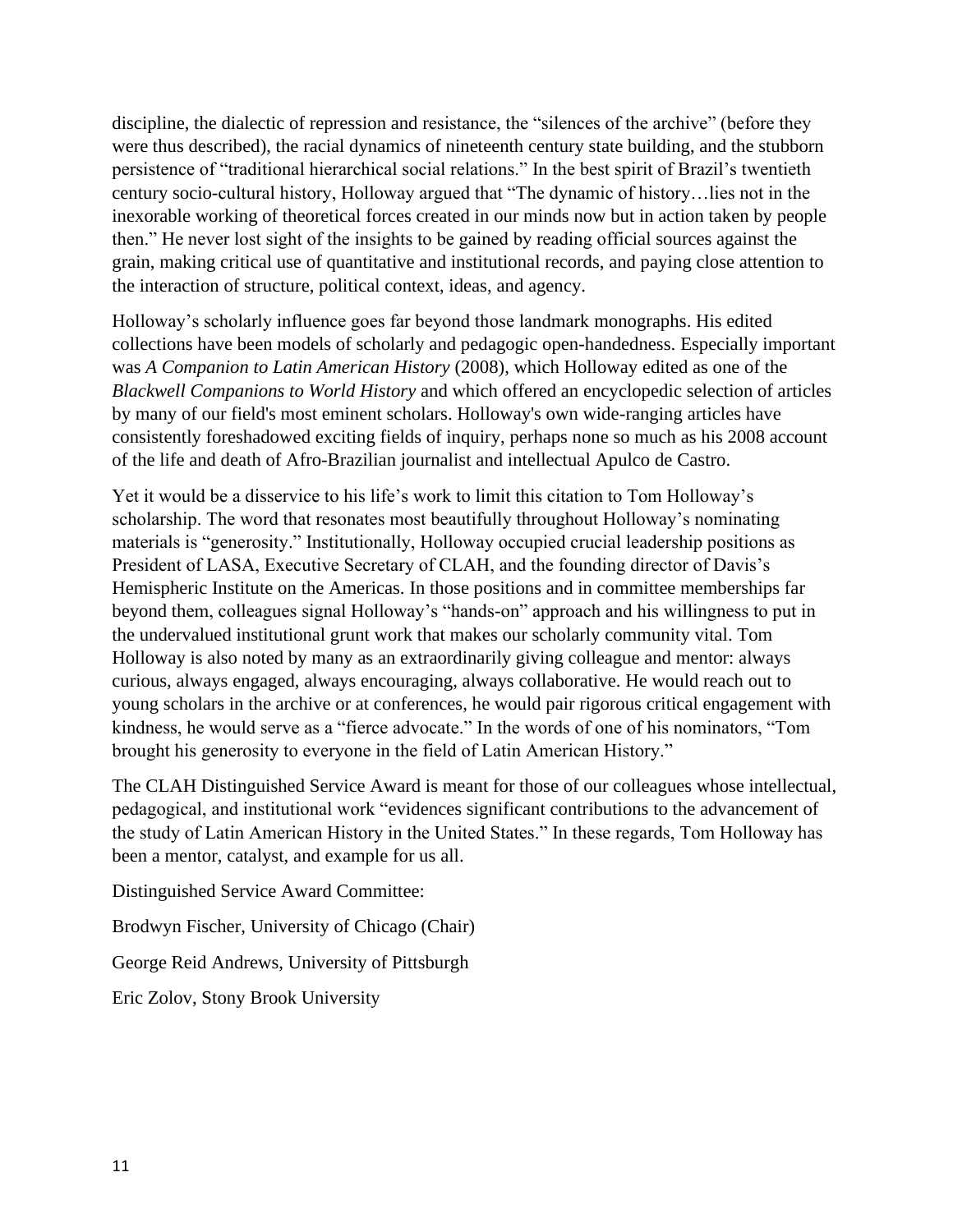# **IV. Conference on Latin American History 2020 Ballot**

#### **Vice President and President Elect**

#### *Herman L. Bennett*

Herman L. Bennett is a Professor at the Graduate Center (CUNY) and Director of the Institute for Research on the African Diaspora in the Americas and the Caribbean (IRADAC). He has held faculty positions at UNC-Chapel Hill, The Johns Hopkins University, Rutgers University and the Free University of Berlin

His publications include Africans in Colonial Mexico: Absolutism, Christianity, and Afro-Creole Consciousness, 1570–1640, (2003); Colonial Blackness: A History of Afro-Mexico (2009); and Africans Kings and Black Slaves: Sovereignty & Dispossession in the Early Modern Atlantic (2019).

A recipient of two National Endowment for the Humanities Grants, a Mellon Fellowship in the Humanities, a two-year Mellon Postdoctoral Fellowship at The Johns Hopkins University, an ACLS Burkhardt Fellowship, Membership at the Institute for Advanced Studies in Princeton and a Mellon Sawyer Seminar for "The Histories & Cultures of Freedom." In 2016, he was inducted into The Johns Hopkins Society of Scholars.

#### *Celso Castilho*

Celso Castilho is an associate professor of history at Vanderbilt University. He completed graduate school at UC Berkeley, where he began work on slavery and abolition in Brazil; other research interests include the public sphere, literary culture, and Afro-diasporic thought. Following a prize-winning first book on abolition and citizenship, his current projects include a study of the circulation of Uncle Tom's Cabin in Latin America, and an intellectual and cultural history of the Black press in the nineteenth century. His collaborative work includes co-editing publications in Brazil, Mexico, and the US.

Honored by this consideration for vice president and president of CLAH, he will maintain a central focus on inclusivity, mentoring, and career diversity. These are pillars for keeping us a meaningful and vibrant association. He will also seek more ties with partner associations in Latin America and Europe, and advocate for sessions in Spanish and Portuguese at our conferences.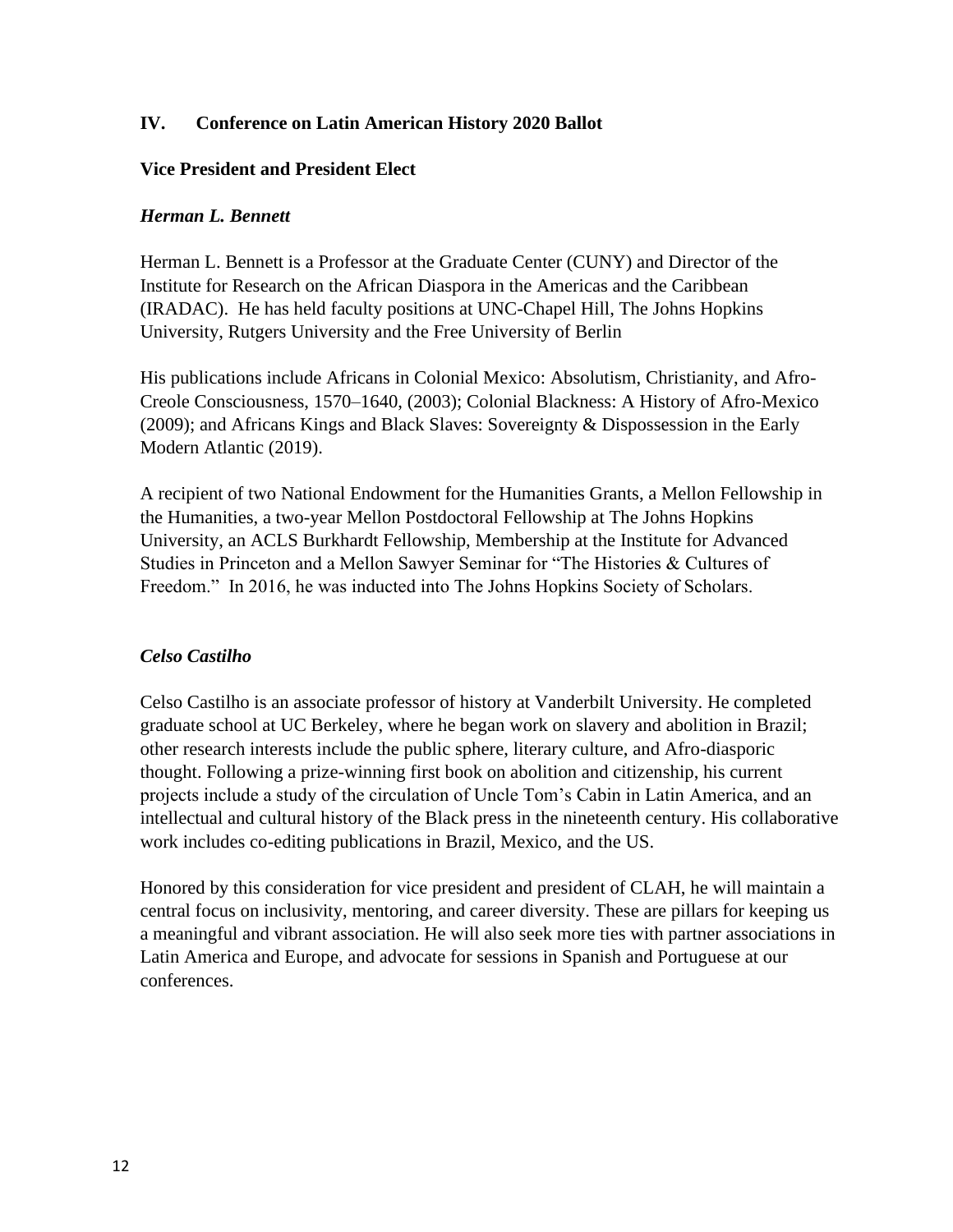# **Council tenure-track faculty**

#### *Beau D.J. Gaitors*

Beau D.J. Gaitors (PhD Tulane University 2017) is an Assistant Professor in the Department of History at University of Tennessee – Knoxville. His research primarily focuses on modern Latin America with an emphasis on African descendants in the nineteenth century. More specifically, his scholarship explores the process of abolition, political and economic positions of African descendants, and the socio-cultural experiences of African descendants in the port city of Veracruz during this timeframe. He spent one year as a Fulbright Fellow (COMEXUS 2013-2014) conducting research on African descendants throughout the Gulf coastal region of Mexico. Prior to coming to the University of Tennessee, he was an Assistant Professor of History at Winston-Salem State University (2017–2020) where he taught courses on the African diaspora, Atlantic history, historical methods, and led study abroad experiences to Cuba to explore the island's rich African descendant history.

#### *Karen* **Y.** *Morrison*

Karen Y. Morrison, "Kym," is a social historian of Latin America and the African diaspora. She is an associate professor at San Francisco State University and has published in Cuban Studies/ Estudios Cubanos, the Journal of Social History, Abolition & Slavery, the Encyclopedia of the Modern World, and in the anthology, Africans to Spanish America. Her first book Cuba's Racial Crucible: The Sexual Economy of Social Identities, 1750-2000 (2015) won the Marysa Navarro Best Book Prize of the New England Council of Latin American Studies. She was a Fulbright Research Scholar in Brazil for the 2015-2016 academic year. There Professor Morrison has begun a second book project, which explores the connections between black pride, racial hybridity, and whitening in post-abolition Rio de Janeiro.

# *Danielle Terrazas Williams*

Danielle Terrazas Williams (Ph.D. Duke University) is Assistant Professor of History at Oberlin College where she teaches both colonial and contemporary Latin American history. Her work focuses on the social and legal histories of African-descended people in sixteenthand seventeenth-century Mexico. Her broader research interests include women's history, governance, slavery, family, and notions of class and status. Terrazas Williams' work has appeared in The Americas, History of Religions, and the Journal of Women's History. She is currently finishing a book project, The Capital of Free Women: Race, Status, and Legitimacy in Colonial Veracruz, that challenges traditional narratives of racial hierarchies and gendered mobility by focusing on African-descended women and their experiences in Mexico's understudied period from 1580 to 1730.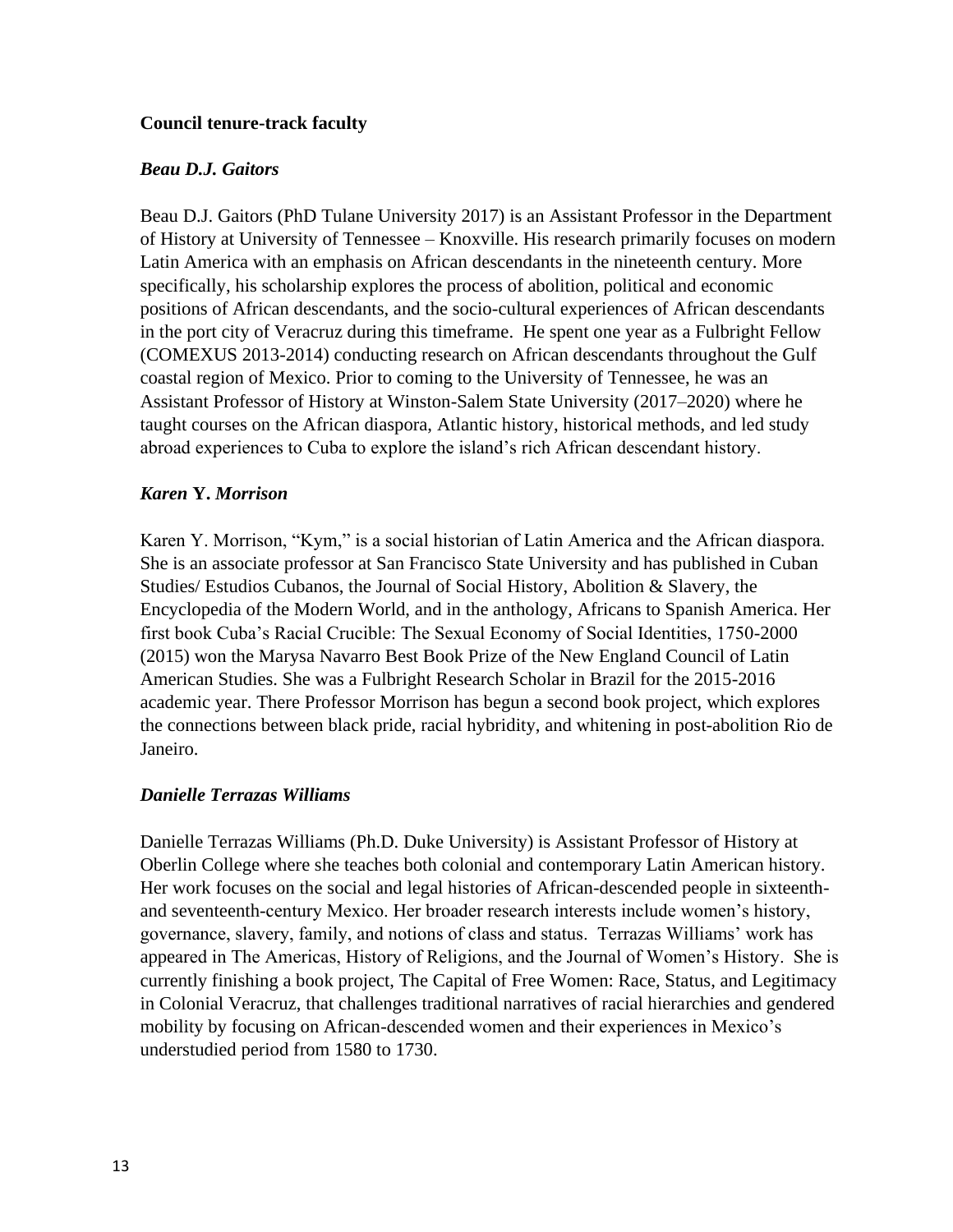#### *Tamara J. Walker*

Tamara J. Walker is an historian of race, gender, and slavery in Latin America. Her research has received support from the Ford Foundation, the Woodrow Wilson Foundation, the American Association of University Women and the John Carter Brown Library, and has appeared in such publications as Slavery & Abolition: A Journal of Slave and Post-Slave Studies, Safundi: The Journal of South African and American Studies, Gender & History, The Journal of Family History, and Souls. Her first book, Exquisite Slaves: Race, Clothing and Status in Colonial Lima, was published by Cambridge University Press and received the 2018 Harriet Tubman Prize. She is currently at work on two new book projects, one on the history of slavery and piracy, and the other on black subjects in Latin-American visual culture, which will be published by the University of Texas Press.

#### **Council (non-tenure track or graduate student).**

#### *Maria Barreiros Almeida Reis*

Maria Barreiros Almeida Reis is a fourth-year PhD Candidate in the Department of History at UC Berkeley. She focuses on the transition from indigenous to African slavery in seventeenth and eighteenth-century Portuguese Amazonia. Her dissertation looks at the ways that settler perceptions of indigenous versus African skill and knowledge, as well as notions of how to replicate an ideal colonial project, factored into conversations about who should be enslaved. She is thus interested in the ways that the institution of slavery did more work than just labor for Amazonian colonists and settlers in the Atlantic World at large. Her work has been supported by the Berkeley Institute of International Studies, the Berkeley Center of Latin American Studies, and the U.S. Department of Education. She is preparing to go into the field next academic year, where she will conduct research in Portugal, Spain, the Netherlands, the U.K. and Brazil. Maria is from Rio de Janeiro and a fanatical supporter of Flamengo F.C.

# *Jayson Maurice Porter*

Jayson Maurice Porter is a 5th-year Ph.D. candidate at Northwestern University specializing in environmental history, STS, and race in Mexico. His dissertation is an environmental history of twentieth-century Guerrero and Sinaloa through licit and illicit oilseeds, such as cotton, coconuts, marijuana, and opium. Porter is a recent Fulbrighter and former graduate assistant editor of the Journal of the Early Republic. He also edits the series "Violence Takes Place: Land, Markets, and Power in Rural Mexico" as a Noria research fellow. In addition to this bilingual series, he has published several essays and articles in both languages. As the inaugural graduate student member of the CLAH Council, Porter would offer a creative voice in the promotion of historical learning. Along with his appreciable social media presence, Porter has developed public history content for political campaigns, la Unión Popular 28 de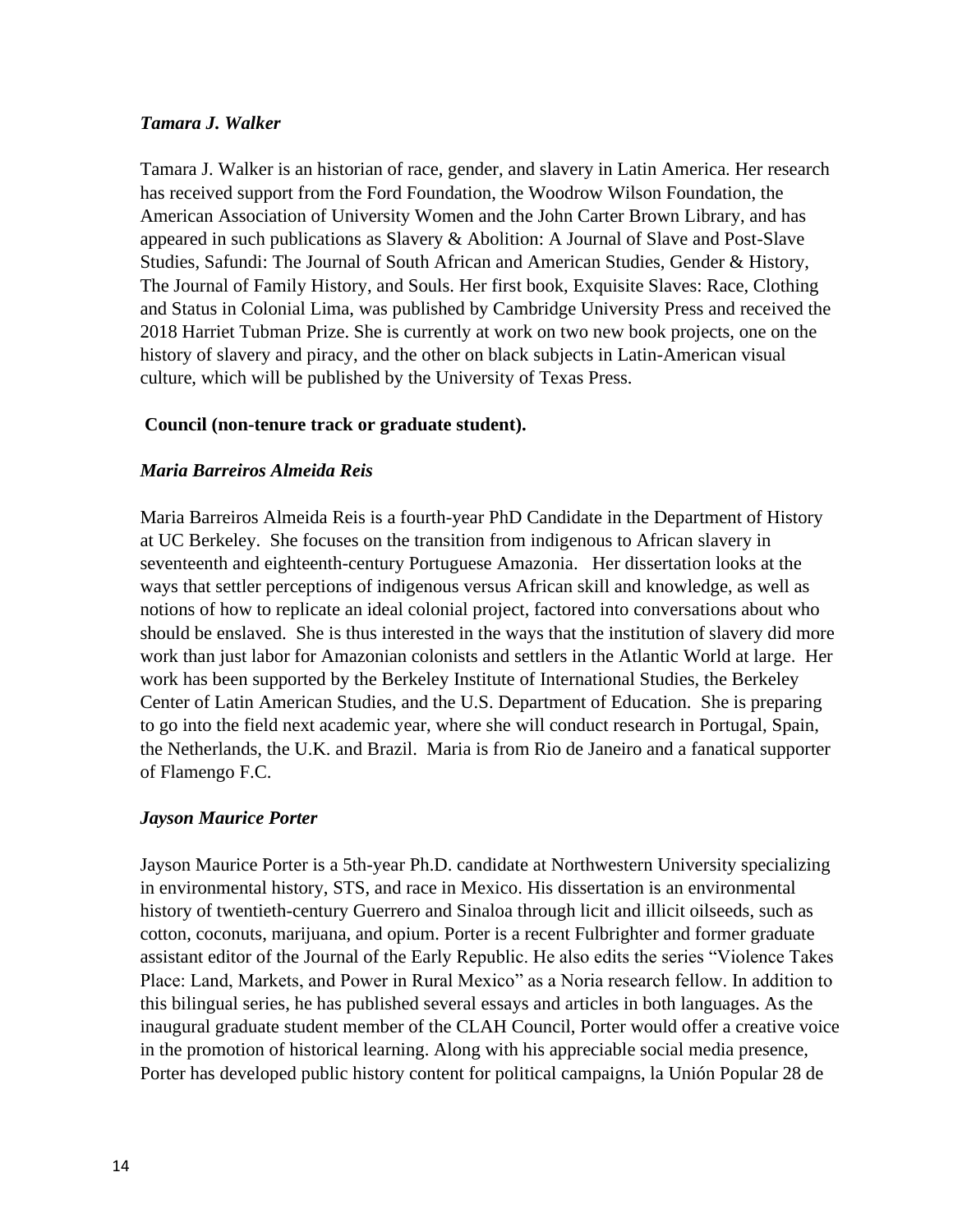Octubre, the Mississippi Museum of Art, and Northwestern's McCormick Engineering School.

#### **Secretary, Andean Studies Section**

Sarah Hines, University of Oklahoma Javier Puente, Smith College Elizabeth Shesko, Oakland University

#### **Secretary, Atlantic World Studies Section**

Lauren MacDonald, Idaho State University Juan José Ponce-Vázquez, University of Alabama Sabrina Smith, University of California, Merced

#### **Secretary, Borderlands/Frontiers Section**

Maggie Elmore, Sam Houston State University Alberto Garcia, San Jose State University Jessica Ordaz, University of Colorado

#### **Secretary, Brazilian Studies Section**

Benjamin Cowan, UC-San Diego Yuko Miki, Fordham University Cassia Roth, University of Georgia

#### **Secretary, Caribbean Studies Section**

Natanya Duncan, Lehigh University Reena Goldthree, Princeton University Melina Pappademos, University of Connecticut

#### **Secretary, Central American Studies Section**

Ryan Kashanipour, University of Northern Arizona Laura Matthews, Marquette University Sylvia Seller-Garcia, Boston College

#### **Secretary, Colonial Studies Section**

Fernanda Bretones Lane, University of Florida Mariana Dantas, Ohio University Mary Hicks, Amherst College

#### **Secretary, Chile/Río de la Plata Studies Section**

Joshua Frens-String, UT-Austin Joshua Savala, Rollins College Debbie Sharnak, Rowan University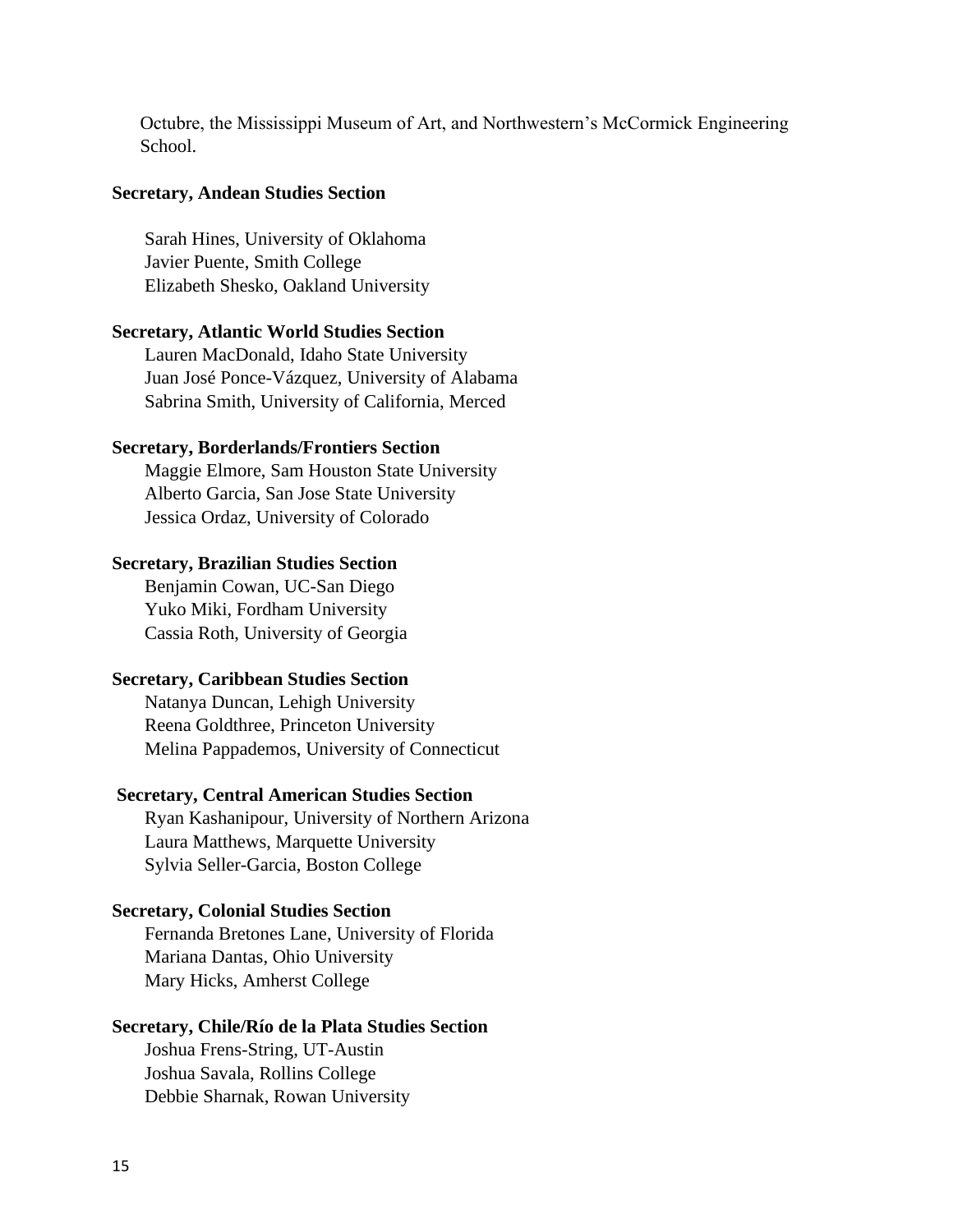# **Secretary, Gran Colombian Studies Section**

Timothy Lorek, University of Michigan Santiago Muñoz, Universidad de los Andes/University of Connecticut Ana María Otero, Universidad de los Andes

#### **Secretary, Mexican Studies Section**

Mónica Díaz, University of Kentucky Ryan Jones, SUNY Geneseo María Muñoz, Susquehanna University

# **Secretary, Teaching and Teaching Materials Section**

Carlos Dimas, UNLV Stephanie Huezo, Fordham University Marcio Siwi, Towson University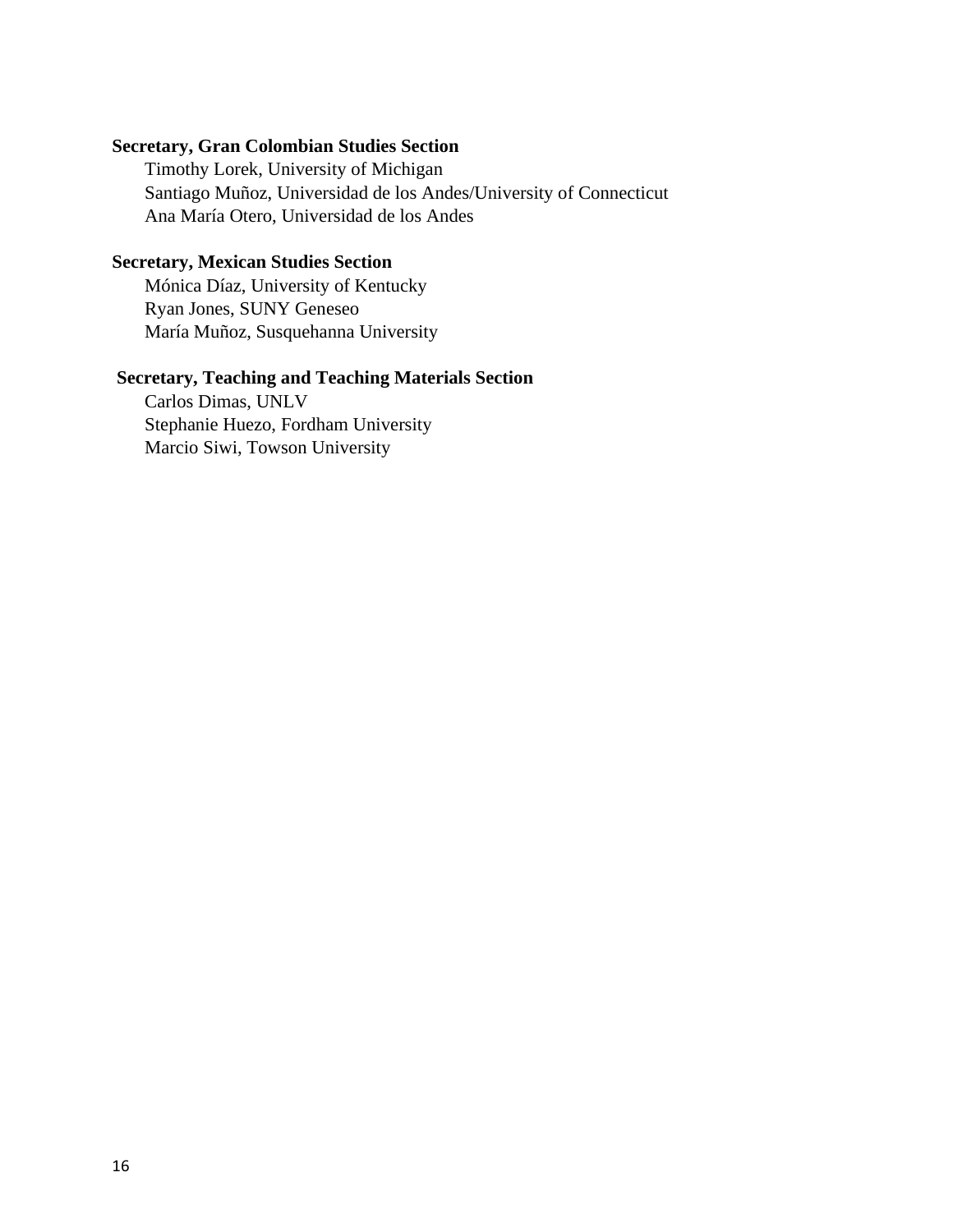# **V. IN APPRECIATION: CLAH ENDOWMENT AND FUND CONTRIBUTORS**

# **CLAH Prizes and Awards:**

*James Sanders Marco Siwi Richard Turits*

#### **Warren Dean Prize in Brazilian History:**

*Ralph Della Cava Robert Wilcox*

# **Lewis Hanke Post-Doctoral Award**

*Ralph Della Cava*

#### **Maria Elena Martinez Prize in Mexican History**

*Robert E. Curley*

# **Elinor Melville Prize for Latin American Environmental History**

*Robert Wilcox*

#### **James R. Scobie Awards**

*Ralph Della Cava*

#### **Susan M. Socolow and Lyman L. Johnson Prize**

*Lessie Jo Frazier Lennon*

# **Paul Vanderwood Prize**

*Stephen Neufeld Jayson M. Porter*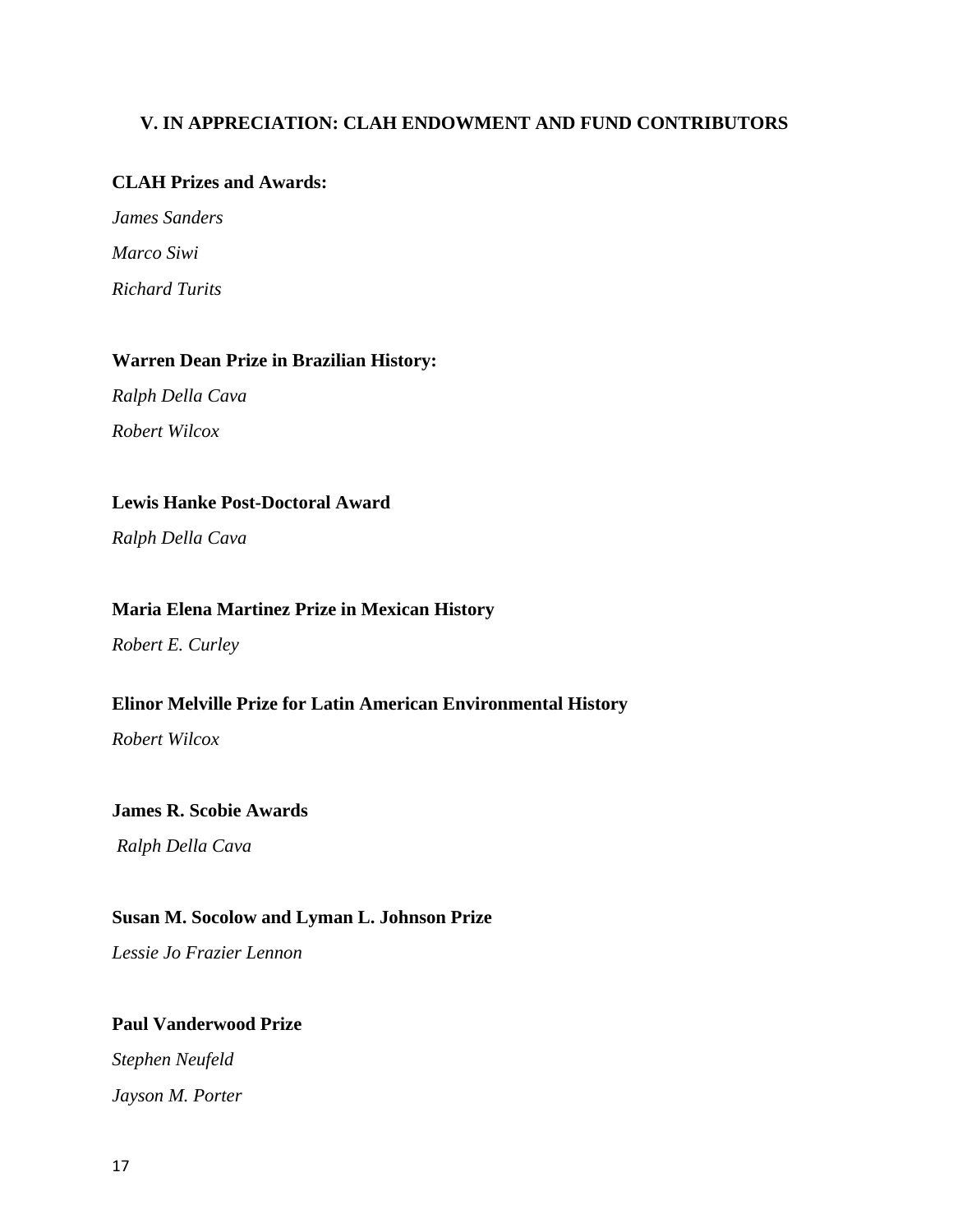#### **VI: LIST OF LIFETIME MEMBERS (NEW MEMBERS IN BOLD)**

Alden, Dauril Aleman, Gladys Anderson, Rodney Andrews, Reid Appelbaum, Nancy Arrom, Silvia Beezley, William Bell, Stephen **Bennett, Herman L.** Bigelow, Allison Borges, Dain Borucki, Alex Boyer, Christopher Buchenau, Jurgen Bunker, Steven B. Burkholder, Mark Burns, Kathryn Cagle, Hugh Carey, Elaine Castilho, Celso Castro, Donald Cline, Sarah Coatsworth, John Coerver, Don Cohen, Theodore Connell, William F. Conniff, Michael Cook, Karoline Cooney, Jerry Couturier, Edith Covert, Lisa Cowan, Benjamin Craib, Raymond Cummins, Victoria Davies Jr., Thomas Dávila, Jerry De La Pedraja, René De La Teja, Jesús F. De La Torre Curiel, Jose Delson, Roberta Duenas, Alcira

Eakin, Marshall Eller, Anne Flemion, Phillip Friedman, Max Paul Ganster, Paul **Gao, Jian** Garrett, David Gonzales, Michael Gram, Bill Graubart, Karen Greever, Janet Grieco, Viviana Horna, Hernan Jaksic, Ivan Johnson, Harold Kiddle, Amelia Knight, Franklin Komisaruk, Catherine Langer, Erick Lavrin, Asunción Lee, Monica Kittiya Lesser, Jeff Lewin, Linda **Logan, Alison** Lombardi, John Lopez, Rick Love, Joseph Lutz Christopher MacLachlan, Colin Mallon, Florencia Matthew, Laura McEnroe, Sean Milton, Cynthia Moulton, Aaron Myers, Alfred Navarro, José Manuel Nobles, Rex O'Hara, Matthew D. O'Toole, Rachel Sarah Olcott, Jocelyn Owens, Sarah